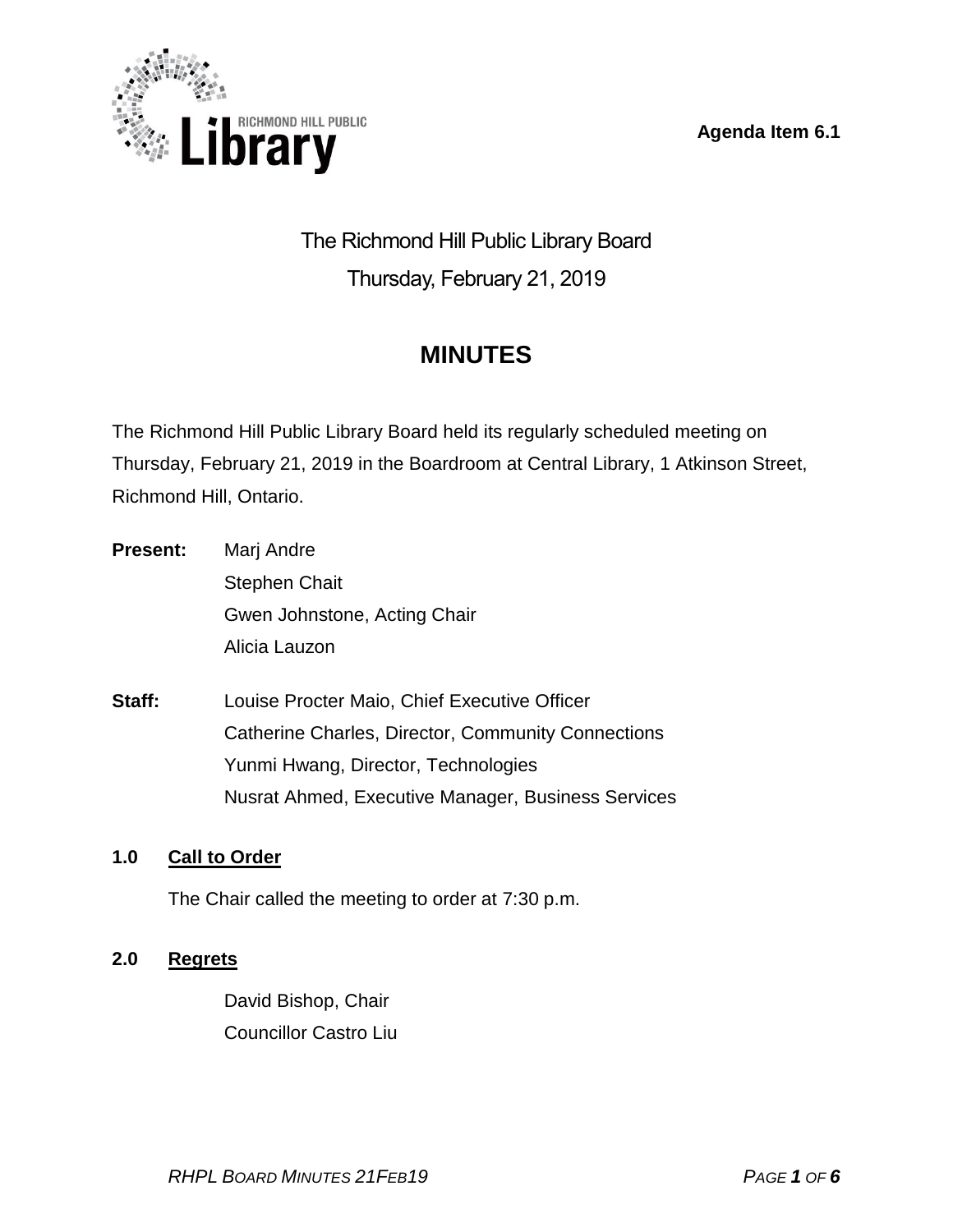### **3.0 Adoption of Agenda**

**Motion:** 19:09

**Moved By:** M. Andre

**Seconded by:** A. Lauzon

**THAT** the Agenda of February 21, 2019 be adopted.

### **CARRIED**

### **4.0 Disclosure of Pecuniary Interest and the General Nature Thereof**

There were no disclosures of pecuniary interest.

### **5.0 Minutes**

### **5.1 Library Board Minutes – January 17, 2019**

**Motion:** 19:10

**Moved By:** S. Chait

**Seconded by:** A. Lauzon

**THAT** the Minutes of January 17, 2019 be adopted.

### **CARRIED**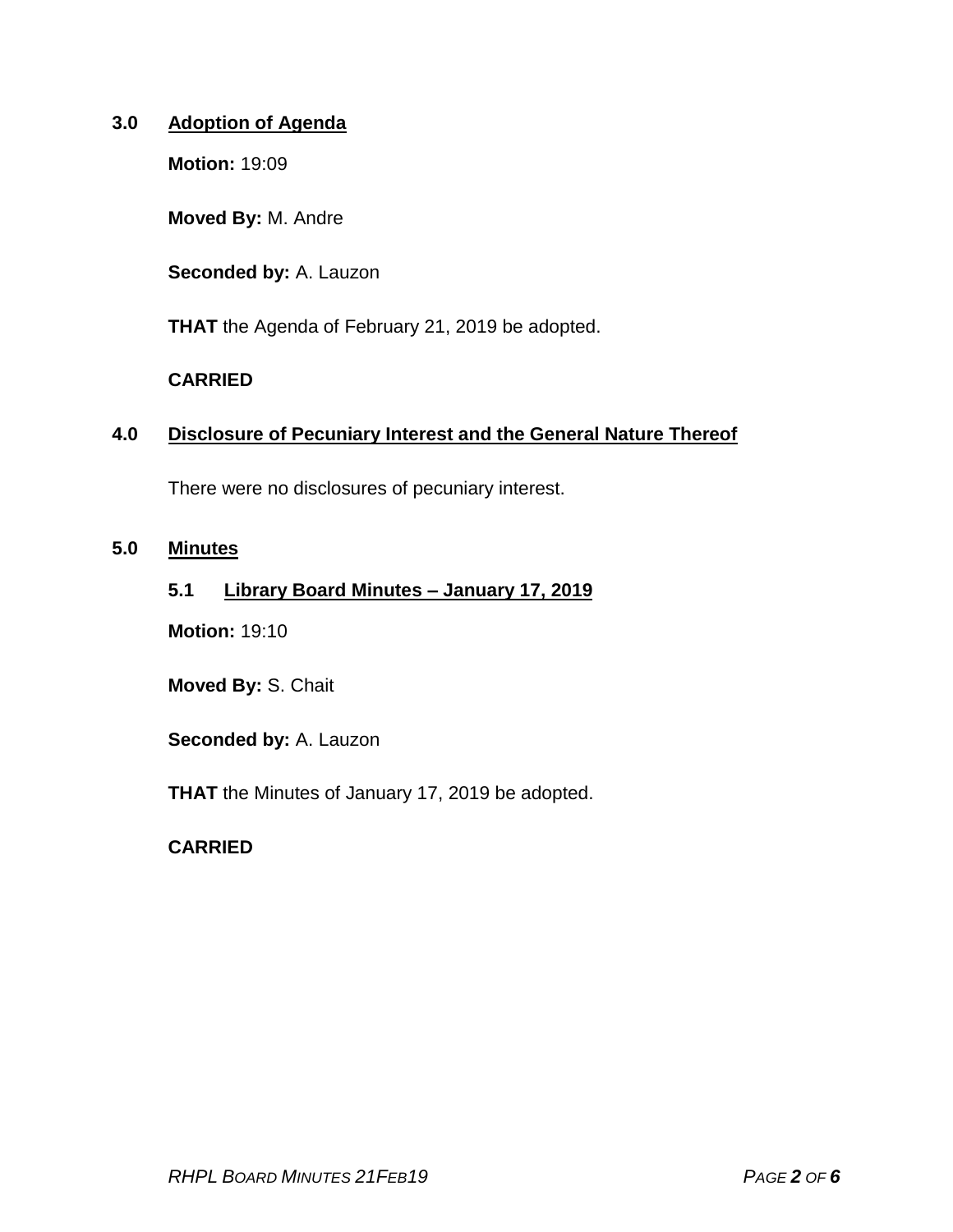### **6.0 Correspondence**

- **6.1** Article from Richmond Hill Liberal; Re: [Here are the most-borrowed books,](https://www.yorkregion.com/community-story/9119530-richmond-hill-public-library-s-most-borrowed-books-dvds-of-2018/)  [DVDs of 2018 in Richmond Hill](https://www.yorkregion.com/community-story/9119530-richmond-hill-public-library-s-most-borrowed-books-dvds-of-2018/)
- **6.2** Article from Quill and Quire; Re: [Libraries launch public campaign over](https://quillandquire.com/omni/libraries-launch-public-campaign-over-publisher-ebook-audiobook-pricing/)  [publisher ebook and audiobook pricing](https://quillandquire.com/omni/libraries-launch-public-campaign-over-publisher-ebook-audiobook-pricing/)
- **6.3** Article from Forbes; Re: [Libraries speak out about e-books costs](https://www.forbes.com/sites/ellenduffer/2019/01/30/libraries-speak-out-about-e-book-costs/#5282c1c6392a)
- **6.4** Article from Insauga.com; Re: [Multi-million dollar renovation planned for](https://www.insauga.com/multi-million-dollar-renovation-planned-for-one-of-mississaugas-oldest-libraries)  [one of Mississauga's Oldest Libraries](https://www.insauga.com/multi-million-dollar-renovation-planned-for-one-of-mississaugas-oldest-libraries)

**Motion:** 19:11

**Moved By:** M. Andre

**Seconded by:** S. Chait

**THAT** the correspondence be received as information.

### **CARRIED**

### **7.0 Reports**

Accessible documents can be accessed through the [RHPL website > Your](https://www.rhpl.ca/your-library/about-us/library-board)  Library [> About Us > Library](https://www.rhpl.ca/your-library/about-us/library-board) Board

### **7.1 2018 Fourth Quarter Operations Report – SRLIB19.05**

A report was issued prior to the meeting and was presented by L. Procter Maio, Chief Executive Officer.

**Motion:** 19:12

**Moved By:** M. Andre

**Seconded by:** S. Chait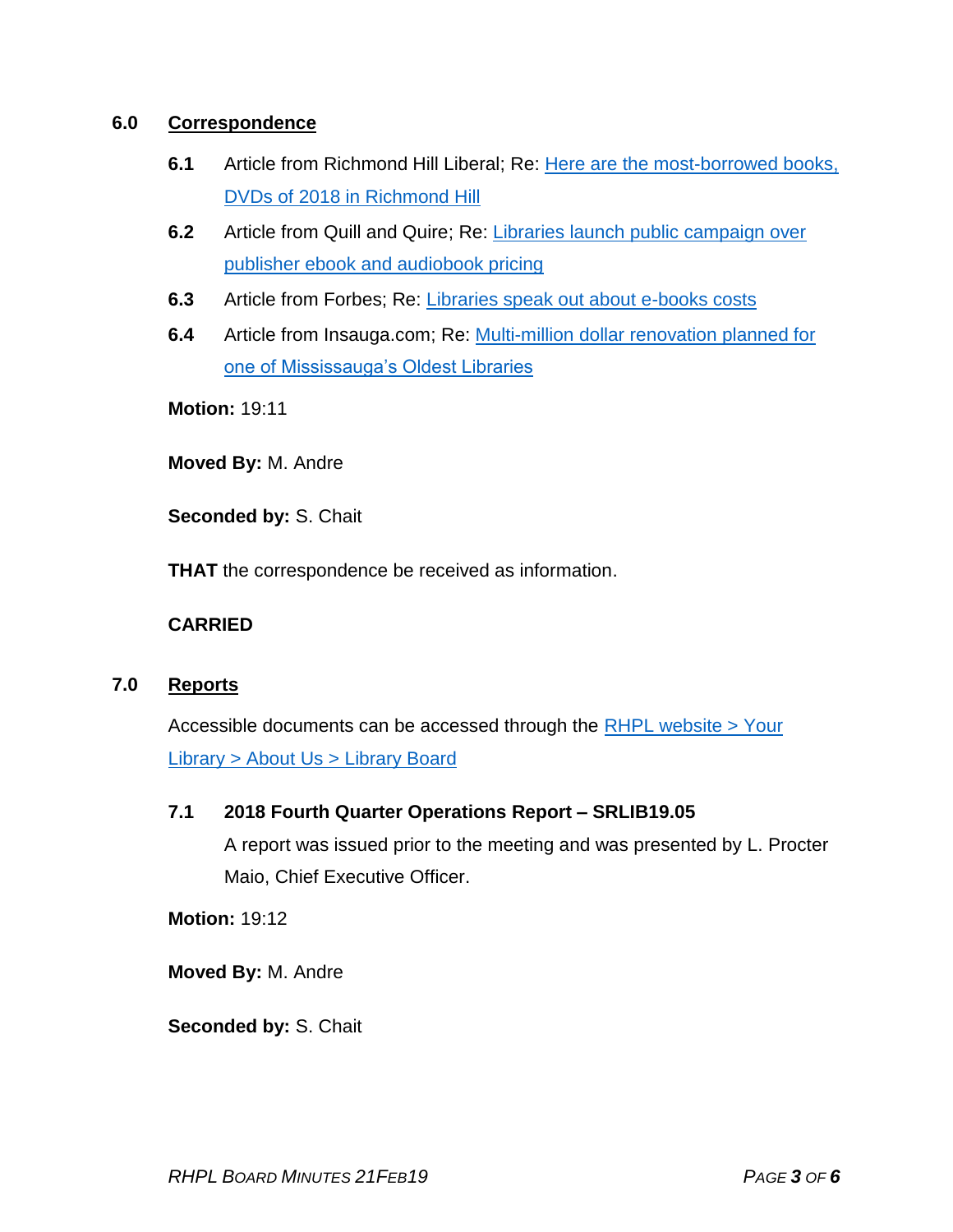**THAT** the 2018 Fourth Quarter Operations Report to December 31, 2018 be received for information.

# **CARRIED**

# **7.2 2018 Annual Use Indicators and Five Year Snapshot Report – SRLIB19.06**

A report was issued prior to the meeting and was presented by Y. Hwang, Director, Technologies.

**Motion:** 19:13

**Moved By:** M. Andre

**Seconded by:** A. Lauzon

**That** the 2018 Annual Use Indicators and Five Year Snapshot Report be received as information.

# **CARRIED**

# **7.3 Final 2019 Capital Budget Report – SRLIB19.07**

A report was issued prior to the meeting and was presented by L. Procter Maio, Chief Executive Officer.

**Motion:** 19:14

**Moved By:** S. Chait

**Seconded by:**A. Lauzon

**THAT** the Final Richmond Hill Public Library 2019 Capital Budget & Capital Forecast 2020 – 2028, dated February 21, 2019 be approved .

# **CARRIED**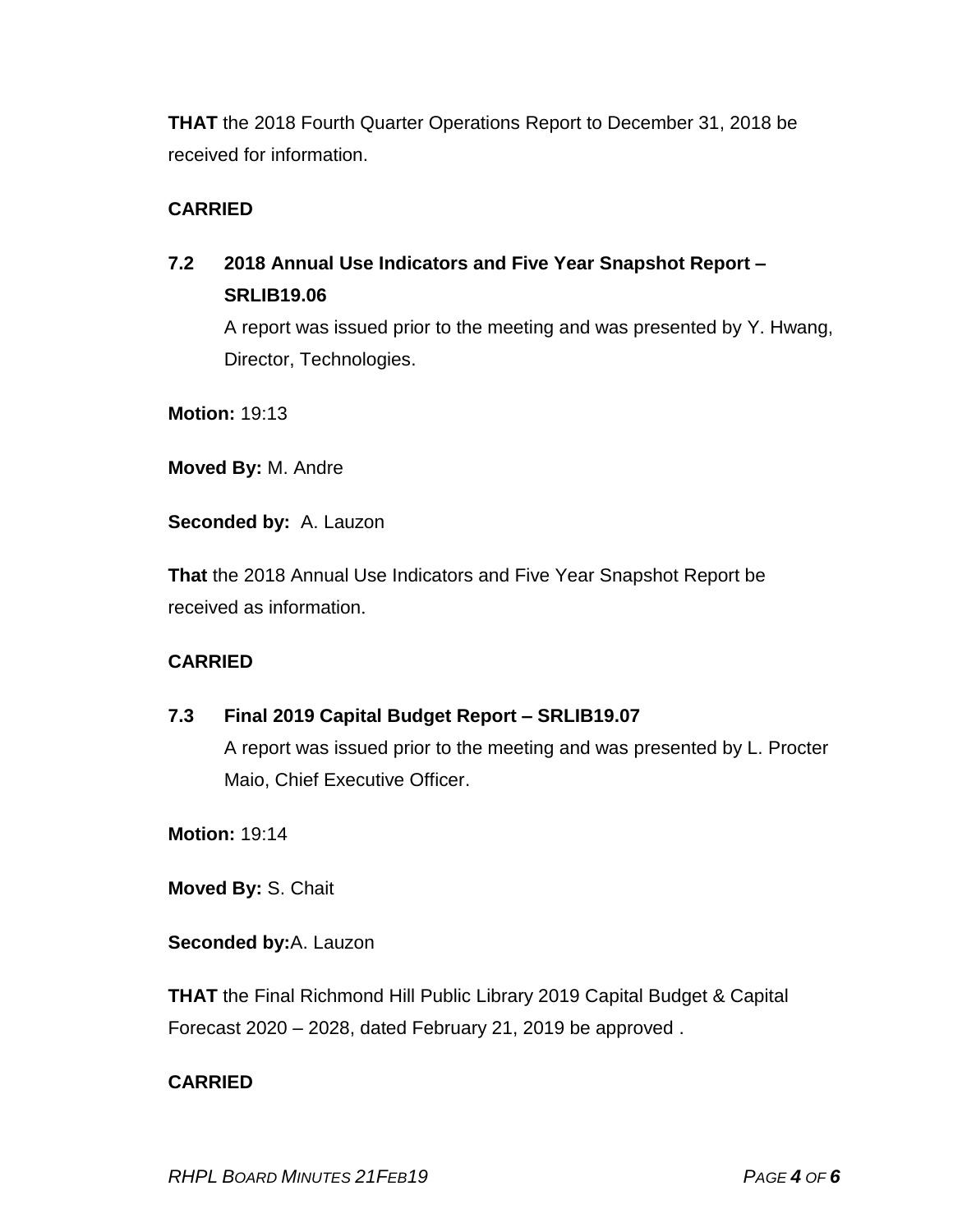# **7.4 Library Board OLA Conference Highlights**

M. Andre provided an overview of conference highlights.

**Motion:** 19:15

**Moved By:** S. Chait

**Seconded by:** A. Lauzon

**THAT** the Library Board OLA Conference Highlights be received as information.

### **CARRIED**

# **7.5 Status of 2019 Operating Budget Report – SRLIB19.08**

A report was issue prior to the meeting and was presented by L. Procter Maio, Chief Executive Officer.

**Motion:** 19:16

**Moved By:** S. Chait

**Seconded by:** M. Andre

**THAT** the Status of the 2019 Operating Budget Report be received.

### **CARRIED**

### **8.0 Member Announcements**

None

### **9.0 Date of Next Meeting**

The next Regular Meeting of the Library Board will be held on: **Thursday, March 28, 2019 at 7:30 p.m.**